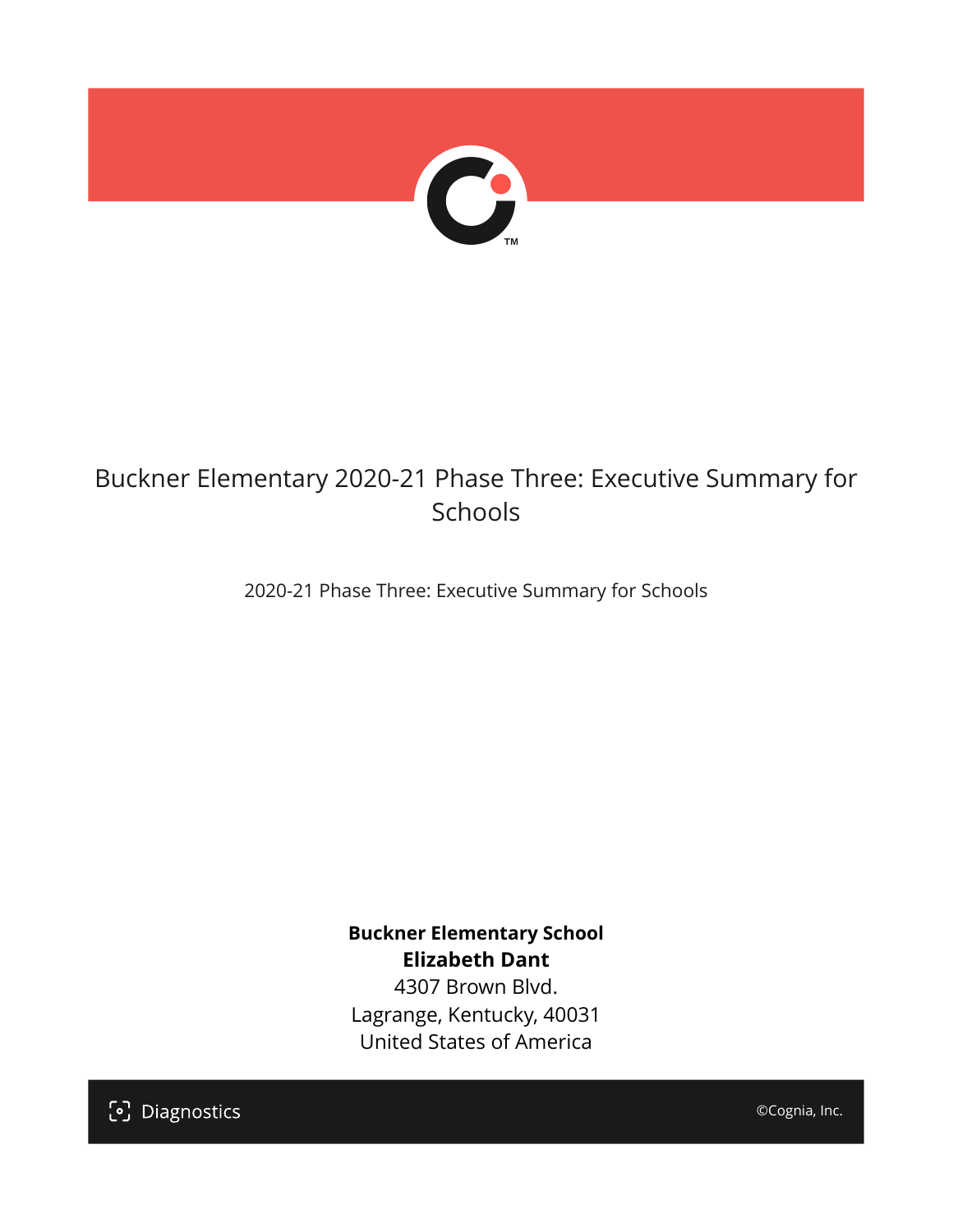2020-21 Phase Three: Executive Summary for Schools - Buckner Elementary 2020-21 Phase Three: Executive Summary for Schools - Generated on 01/21/2021 Buckner Elementary School

## **Table of Contents**

[3](#page-2-0)

[2020-21 Phase Three: Executive Summary for Schools](#page-2-0)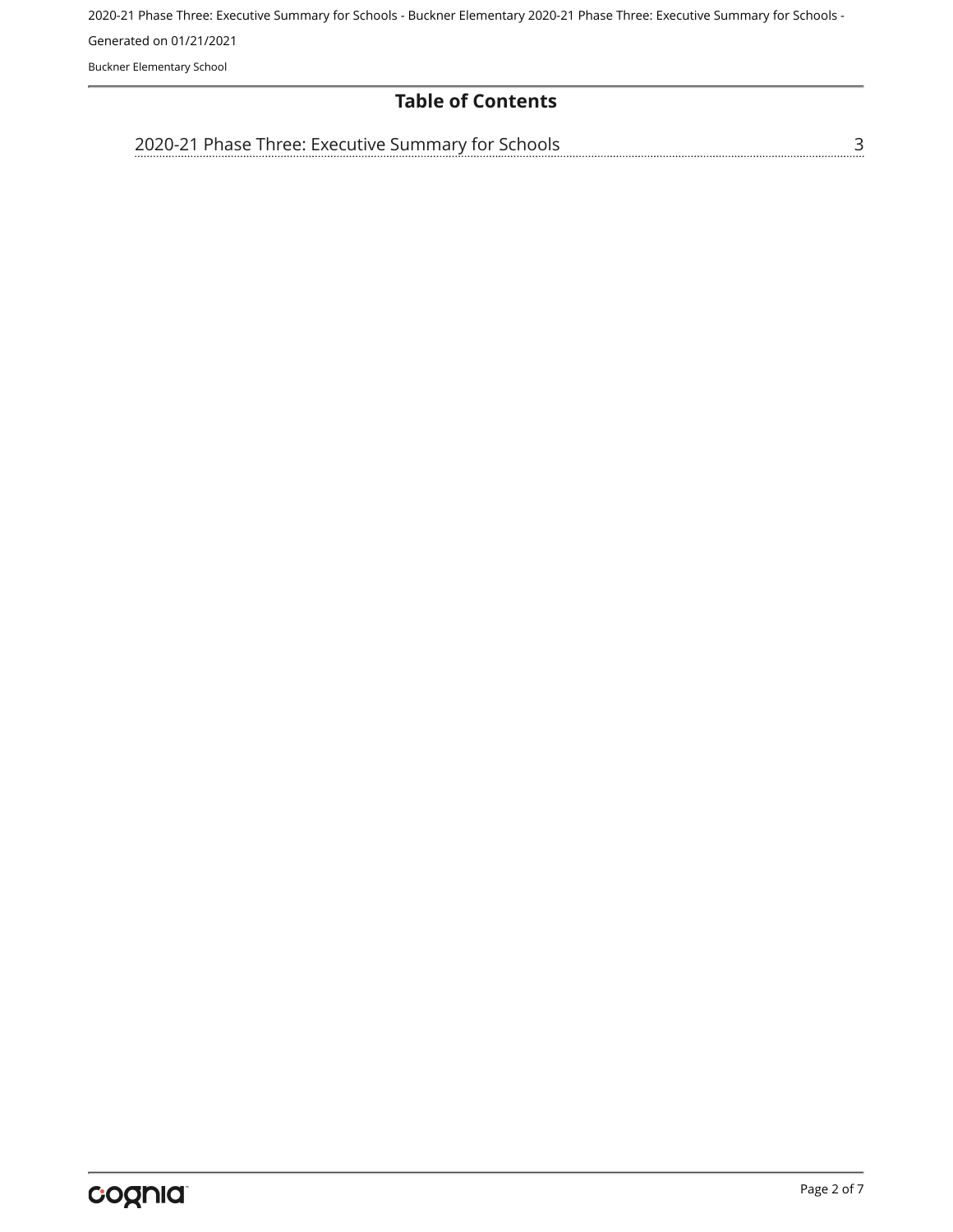2020-21 Phase Three: Executive Summary for Schools - Buckner Elementary 2020-21 Phase Three: Executive Summary for Schools - Generated on 01/21/2021 Buckner Elementary School

## <span id="page-2-0"></span>**2020-21 Phase Three: Executive Summary for Schools**

. Describe the school's size, community/communities, location, and changes it has experienced in the last three years. Include demographic information about the students, staff, and community at large. What unique features and challenges are associated with the community/communities the school serves?

Buckner Elementary School is in a suburban setting in Oldham County, serving a middle to upper class community. Most parents are college graduates and expect their children to graduate from college one day. Within this middle-upper class community, there is a small population of families that have a low socio-economic income. In 2020-2021, Buckner demographics were 91% of the student population is Caucasian, 1 % is African American, 4% Hispanic, and 4% other ethnicities. Percentages of students qualifying for free and reduced lunch program and qualifying with a disability are as follows: 13% qualified for free & reduced lunch ) and 12% qualified for a specific learning disability. 1.5%of the student population qualifies for the Limited English Program and approximately 6.34% of students receive services in the school's G.A.T.E.S. program (Gifted and Talented Education Services). Buckner has an average annual mobility rate of 1.5%. The school is nestled in the heart of Buckner, as a part of a campus comprised of the district's Preschool, Buckner Elementary School, Oldham County Middle School, Oldham County High School, and Buckner Alternative High School. Surrounding the campus is a suburban community made up of neighborhoods where houses range from \$70,000 to \$600,000. Oldham County is predominantly Caucasian, with 5% minority (African American and Hispanic.) The median income for Oldham County is \$83,000. Classroom configurations consist of straight grades, K-5, with all day kindergarten. Special education services consist of full-time self-contained, resource, and collaboration. Inclusion is encouraged per individual education plans according to least restrictive environment. Buckner has 5 teachers for learning/behavior disorders and one teacher for hearing impairments who services students in both resource and collaboration settings, 1.6 speech pathologists and two full-time teachers who teach students with moderate/severe disabilities in self-contained classrooms. Buckner has 41 full-time (in person) certified teachers, 28 regular classroom teachers, eight special education teachers, three related arts specialists (full-time art, music, and PE), a literacy coach, a full-time math interventionist, a fulltime guidance counselor, full-time library media specialist, assistant principal and principal. In addition, Buckner employs two part-time certified staff members who provide daytime Extended School Services. One hundred percent (100%) of Buckner's teachers are highly qualified according to Educational Professional Standards Board criteria. 31.4% of teachers hold National Board Certification math intervention specialist, and literacy coach. In addition due to COVID, there is a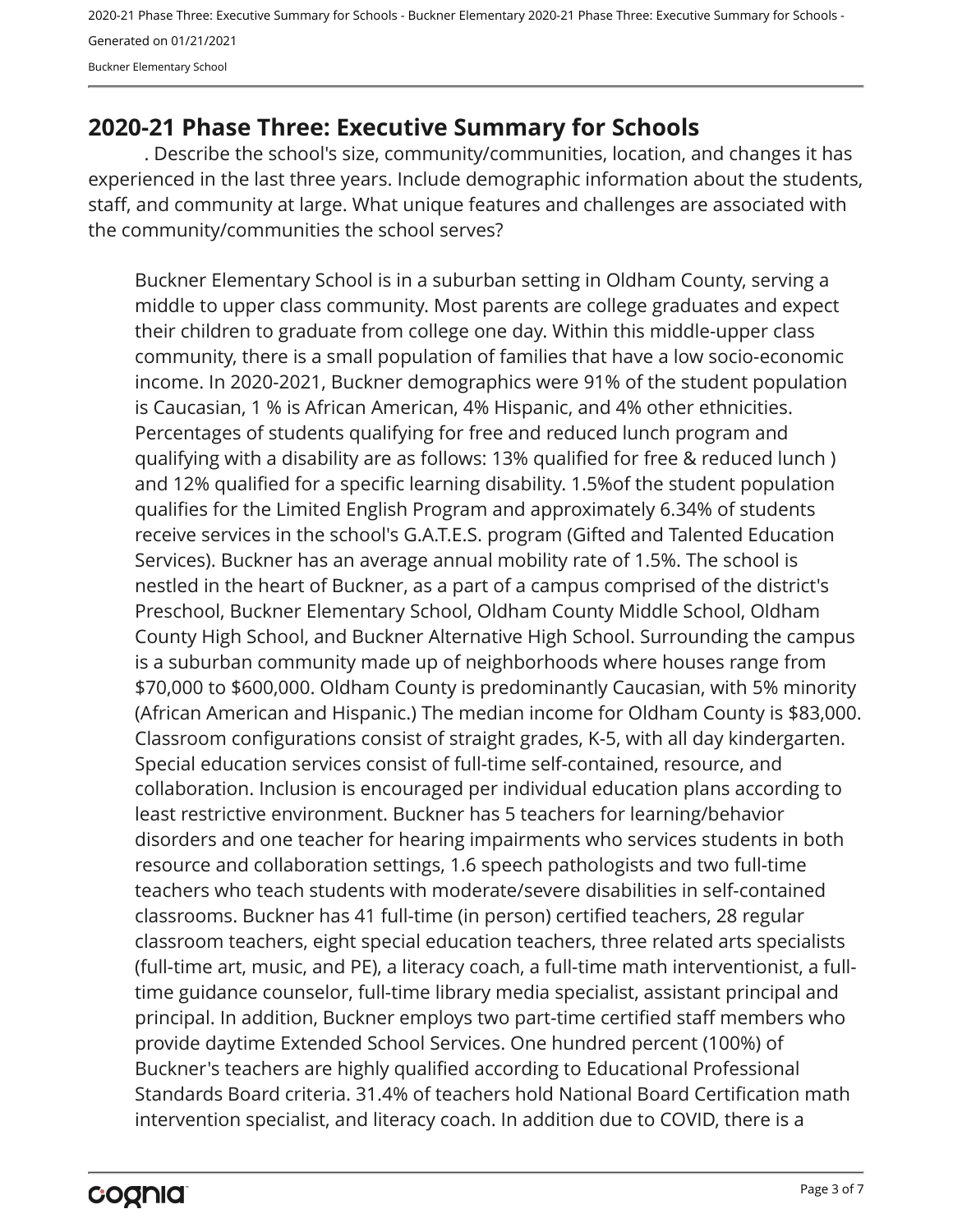2020-21 Phase Three: Executive Summary for Schools - Buckner Elementary 2020-21 Phase Three: Executive Summary for Schools - Generated on 01/21/2021

Buckner Elementary School

Virtual Learning Academy that has 87 of Buckner's 610 students in it. There is one virtual learning teacher for each grade level kindergarten through fifth grade which is a total of six teachers..

. Provide the school's purpose statement and ancillary content such as mission, vision, values, and/or beliefs. Describe how the school embodies its purpose through its program offerings and expectations for students.

The main purpose of Buckner Elementary School is to Build as a team, Enthusiastically motivated, Academically outstanding, Responsible and respectful, Students in a secure and nurturing environment (BEARS). In striving to reach every student at his or her readiness level,teachers and staff realize that learning starts with them, as they continually seek to improve their own instructional knowledge of research based best practices in order to design, implement, and analyze instruction. Through collaboration between regular classroom teachers,special education teachers, administration, and support staff, the professional culture of the school is one of support and laser-like focus on what is best for students. Buckner has a very systematic approach in place for addressing students with additional learning needs. A Response to Intervention process is soundly in place as PLC teams meet weekly to discuss student progress and share strategies for students in Tier I and Tier II. The School Academic Team meets monthly to review progress of students in Tier II and Tier III, to monitor academic and behavioral growth of students in the intervention process and to make recommendations for revisions to action plans when progress is not made. Classroom teachers are responsible for providing intensive interventions, on a regular basis (4 or more times a week) for students in their classrooms at all Tier levels. Additional interventions are provided by classroom teachers in an after school ESS program, a part-time, daytime ESS provider, a part-time early primary intervention teacher and a Math Recovery teacher. For students who are accelerated, our gifted talented coordinator provides pull-out services. In addition, a district level support person provides additional pull-out services, monthly with students who are formally identified for gifted and talented as well as students who have been identified for the Primary Talent Pool. Students are cluster grouped in classrooms and instruction is differentiated to meet their learning needs. Flexible grouping and tiered assignments are common strategies used in the classroom instruction. Special education is primarily delivered through various co-teaching models and teachers continually develop and revise IEPs to match the needs of students with disabilities and are seen as in-house experts as they formally and informally collaborate with regular classroom teachers and related arts teachers to discuss learning strategies. Special education teachers are meeting every eight weeks to analyze the growth of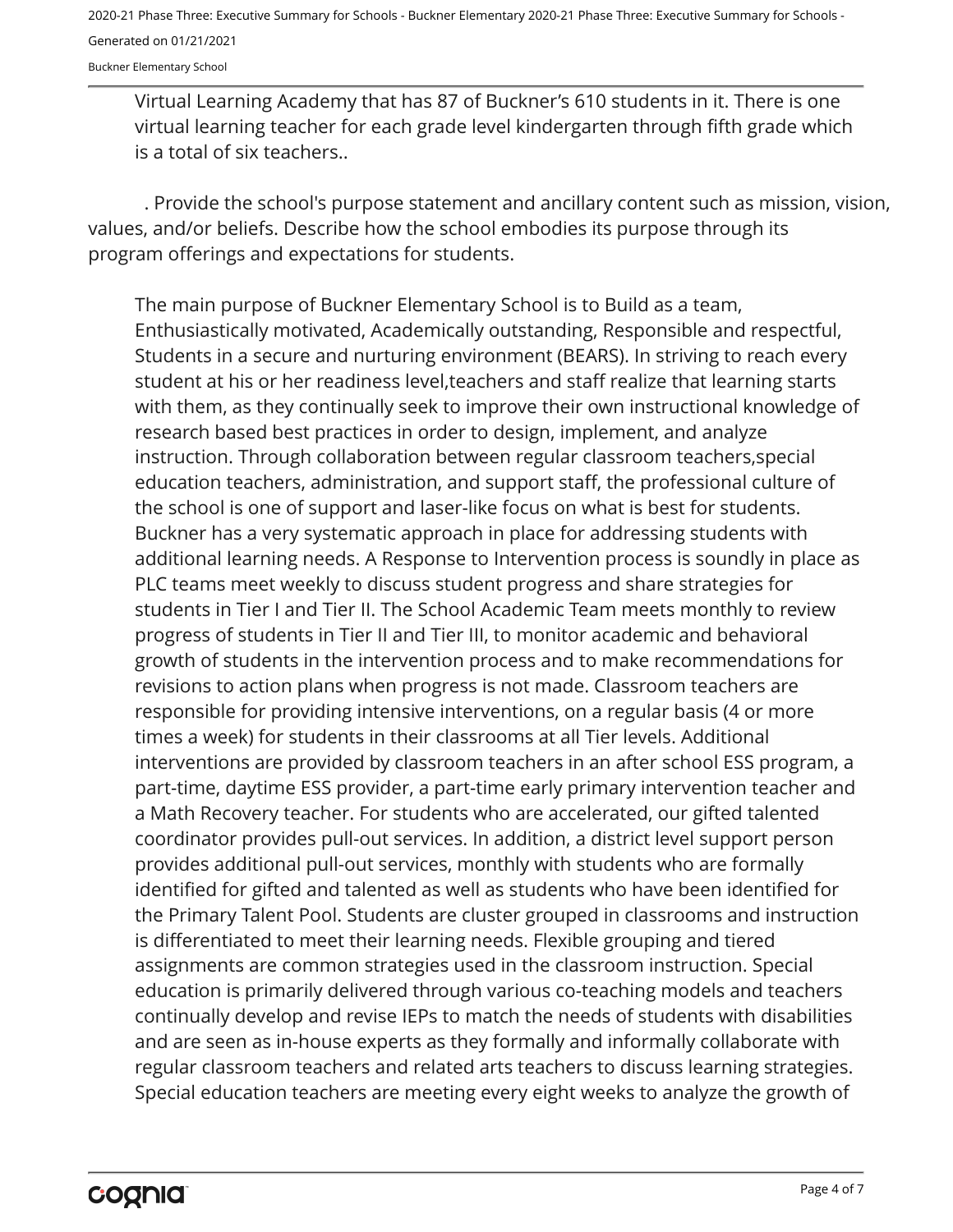2020-21 Phase Three: Executive Summary for Schools - Buckner Elementary 2020-21 Phase Three: Executive Summary for Schools - Generated on 01/21/2021

Buckner Elementary School

special needs students and to ensure the schedule is maximizing the learning time of each student.

. Describe the school's notable achievements and areas of improvement in the last three years. Additionally, describe areas for improvement that the school is striving to achieve in the next three years.

In the 2020 school year, our most notable achievement is that reading achievement has been stable according to the MAP assessment. Comparing the fall of 2020 to the fall of 2019 in the area of reading, there was only a 1.5% drop in students projected to be proficient 3rd -5th grade. We also were able to decrease the overall projected novices by .5. This is a huge celebration since the students had been out of the building since March 13 of 2020 but achievement in reading held stable. In the 2019 school year, Buckner earned a 4 out of 5 star rating with Kentucky's accountability system. We received a rating of high in all three categories: Proficiency, Growth, and Separate Academic Indicator. Our overall proficiency rating increased from a 83.1 to a 83.5 in NAPD. In 2019 in the area of reading we saw a decrease in our percent of students scoring proficient and distinguished. We went from 68.1% P and D in 2018 to a 67.3% in 2019. We had a decrease in novice in 3rd and 4th grades in reading (3rd went from 22.2% novice to 19.2% and 4th grade went from 12% novice to 8.5%). Our fifth graders overall were 79.4% proficient and distinguished in the area of reading while our 3rd and 4th grade students hovered around 60% proficient and distinguished. The trend with our 3rd and 4th grade students lacking in proficiency has been the same for the past several years and caused us to rewrite our reading curriculum in the 2020-2021 school year. In 2020, according to our MAP assessment our students' math achievement took a sharp decline if we compare fall 2020 to fall 2019 there was a 16.6% decrease. The students in every grade level but first saw low growth and there was a 5% increase in projected novices for the spring of 2021. This is very alarming to us after already seeing a decrease in our KPREP data the previous year in math and has caused us to want to change our math curriculum for next year. In 2019 according to the KPREP , in the area of math we saw a slight decrease from 64.9% of our students scoring proficient and distinguished in 2018 to only 61.3% of our students scoring proficient and distinguished in 2019. Our third grade had a reduction in novice from the year before going from 20% novice down to 12.3% novice but unfortunately 4th and 5th both saw an increase in novice. Third grade overall proficient and distinguished scores in math continue to be the most concerning with only 41% scoring proficient and distinguished. In 2019 in Social Studies we saw a decrease from 74.7% to 69.6%Proficient and Distinguished. We only had 4 students score Novice. In the next three years, Buckner's primary focus will be on continuous improvement in both reading and math core program while closing the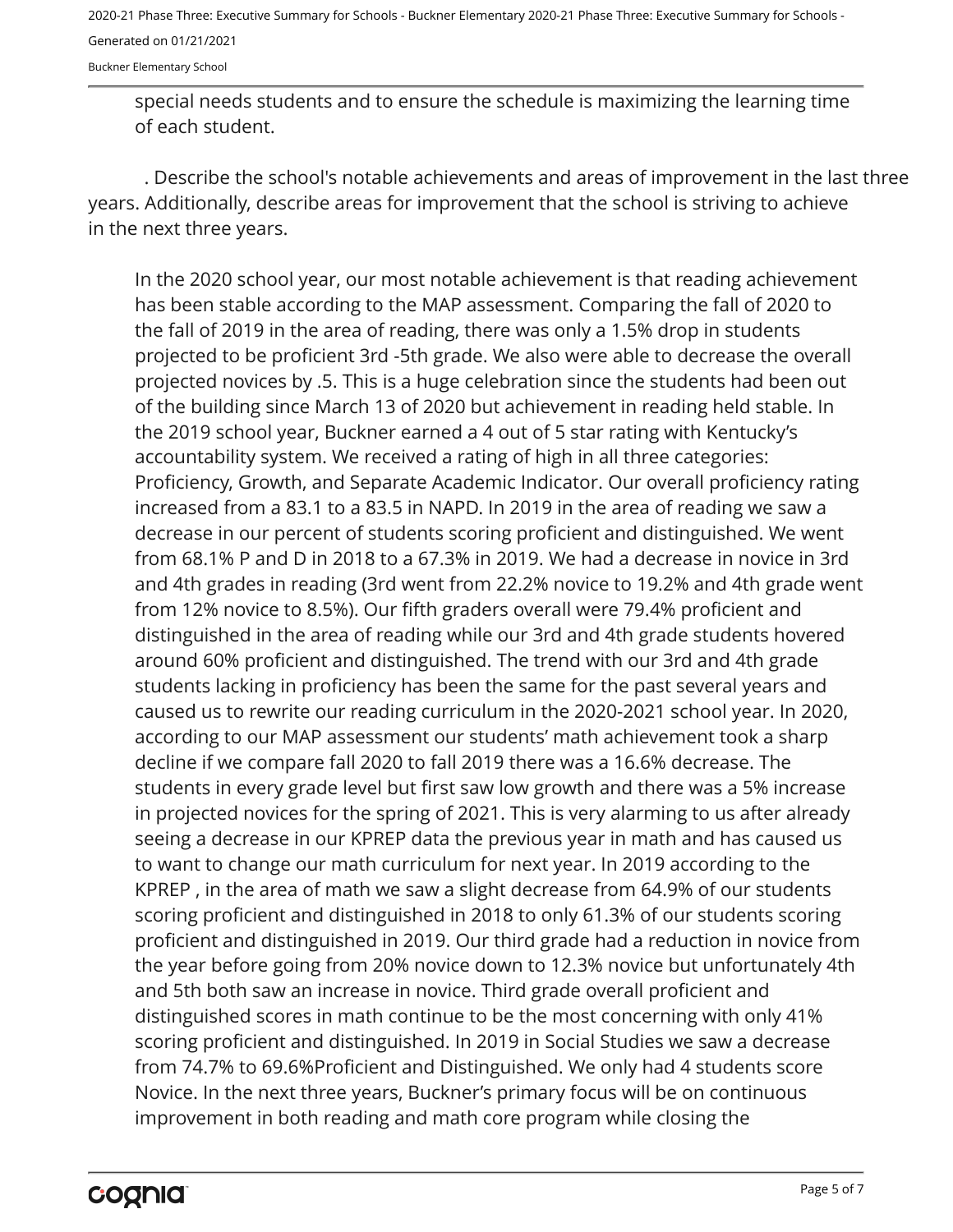2020-21 Phase Three: Executive Summary for Schools - Buckner Elementary 2020-21 Phase Three: Executive Summary for Schools - Generated on 01/21/2021

Buckner Elementary School

achievement gap of our students with disabilities and students who qualify for free and reduced lunch. This is a huge concern for us and will be at the focus of much of our school improvement plan.

. **CSI/TSI Schools (including ATSI) Only:** Describe the procedures used to create the school's improvement plan and briefly state the specific efforts to address the causes of low student performance and resource inequities.

N/A

. Provide any additional information you would like to share with the public and community that were not prompted in the previous sections.

N/A